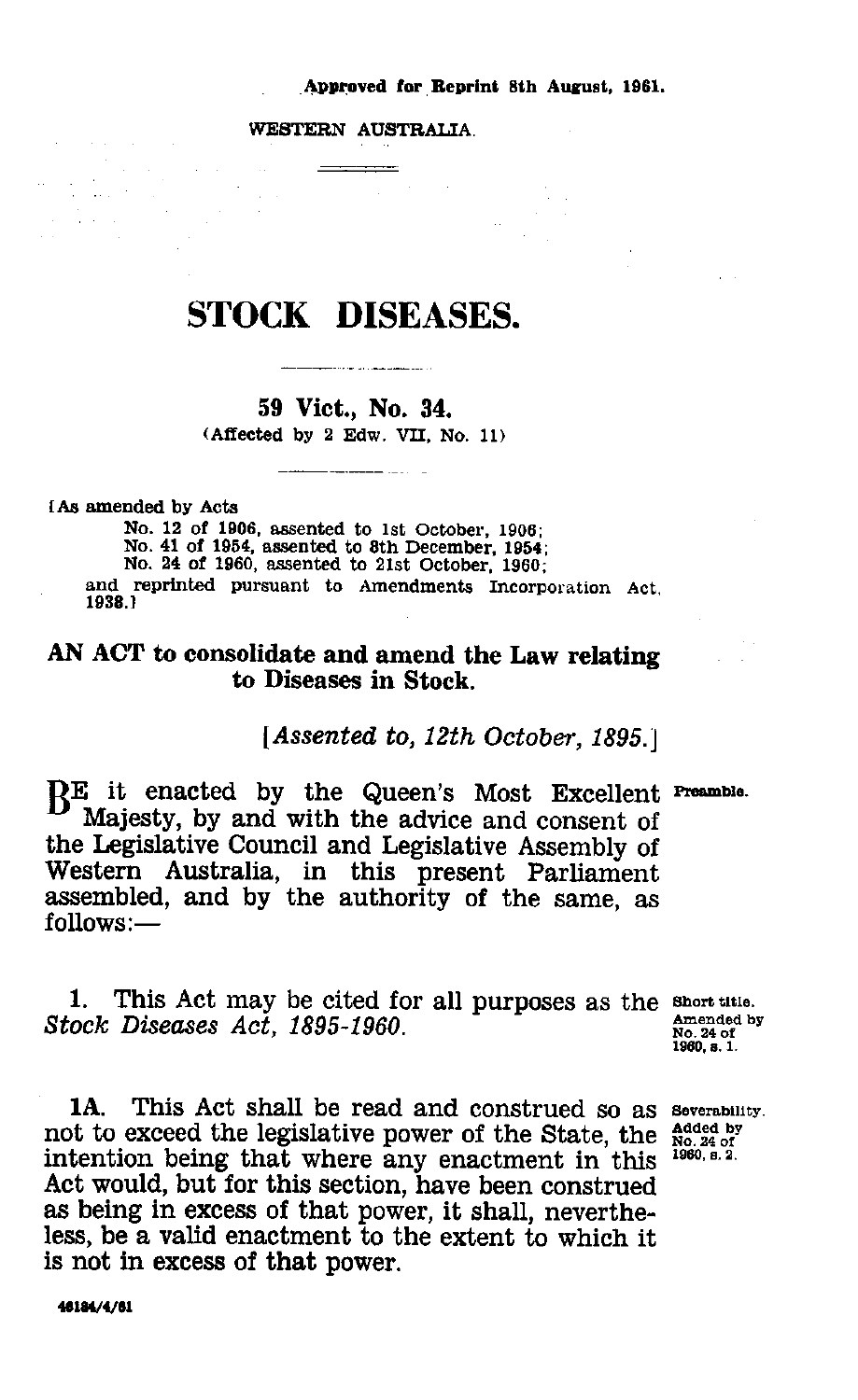**Governor**<br>may exempt<br>any stock from<br>operation of **No. 24 of**

<sup>2</sup><br>
<sup>2</sup><br>
<sup>Chovernor</sup><br>
<sup>Chovernor</sup><br>
<sup>2</sup><br>
<sup>Chovernor</sub><br>
<sup>2</sup><br>
Chovernor in Council, to be published<br>
in the counting the properties of the properties of the properties of the properties of the properties of the properties of </sup> 2. The Governor may from time to time, by Order in Council, to be published in the Govern**operation of** *ment* Gazette, exempt from the operation of any **provisions provisions provisions c** provisions particular provisions of this Act such stock as he amended by may think fit, either by generic or particular or Act.<br>Amended by may think fit, either by generic or particular<br>
1960. s <sup>3.</sup> description, or in reference to the State of the Com-<br>
1960. s <sup>3</sup> monwealth or part of the Commonwealth whence the same may be introduced into Western Australia.

**Repeal. Amended by No. 24 of 1980. s. 4.**

3. The enactments described in Schedule A hereto are hereby repealed.

*[Subsections 2, 3, 4 and 5 deleted by No. 24 of 1960, s. 4.]*

**Interpretation. Amended by No. 12 of 1906, 6. 2; No. 24 of 1960, a. 5.**

4. In the construction of this Act the following words shall, if not inconsistent with the context or subject matter, have the meaning hereby respectively assigned to them (that is to say):—

"Cattle."—Any bull, cow, ox, steer, heifer, or calf, or the carcase, or any portion of the carcase thereof, respectively:

"Clean."—Free from disease:

- "Destroy."—To slaughter and entirely consume by fire, or, if permitted by an inspector, to bury at a depth of not less than four feet under ground, or take to sea and sink:
- "Disease" shall mean any contagious or infectious disease to which any animal is subject, and includes, ticks, lice, or any parasite:
- "Dog."—Any dog, bitch, or whelp, or the carcase, or any portion of the carcase thereof, respectively:
- "Fittings" shall mean any sheep pens, cattle or horse boxes, or any material used for penning, yarding, or confining stock, and any halters, brushes, clothes, buckets, or other material whatever which may have been brought into contact with any imported or diseased stock: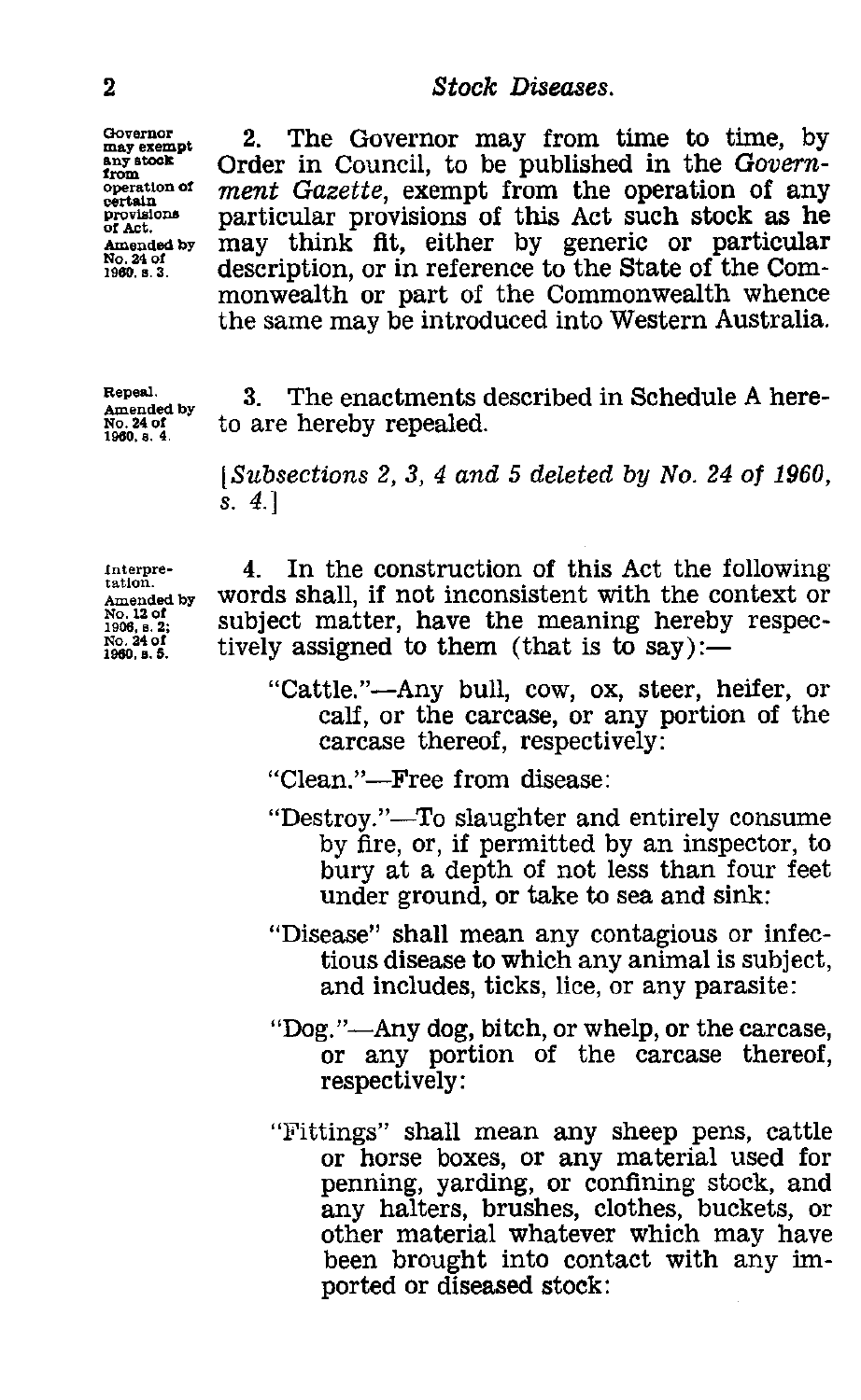- "Fodder" shall mean any food or bedding used, or which shall have been used or brought into contact with imported or diseased stock:
- "Goat."—Any goat or kid, or the carcase, or any portion of the carcase thereof, respectively:
- "Horse."—Any stallion, mare, gelding, colt, filly, foal, ass, or mule, or the carcase, or any portion of the carcase thereof, respectively:
- "Imported Stock."—All stock arriving in this State whether by land, sea or air from any place in any other State of the Commonwealth or part of the Commonwealth:
- "Infected Stock."—Stock suffering from any disease, or which have been in contact or have been on the same vessel or in or on the same conveyance with such infected stock during the next preceding three months, or which have been under treatment during such period for the cure of disease:
- "Inspector."—The chief inspector, and every inspector appointed under the provisions of this Act, or any Act relating to scab in sheep, or any person authorised by the Governor to act as an inspector:
- "Master."—The captain, or master, or other person in charge of any vessel:
- "Minister."—The Minister for the time being charged with the administration of this Act:
- "Owner."—Any owner or consignee, whether joint or sole, superintendent, or person in possession or charge of stock, or any agent of any such owner:
- "Sheep."—Any ram, ewe, whether, or lamb, or the carcase, or any portion of the carcase thereof, respectively:
- "Stock" shall include all horses, cattle, sheep, goats, swine, camels, deer, antelopes, llamas, buffaloes, and other ruminants, dogs,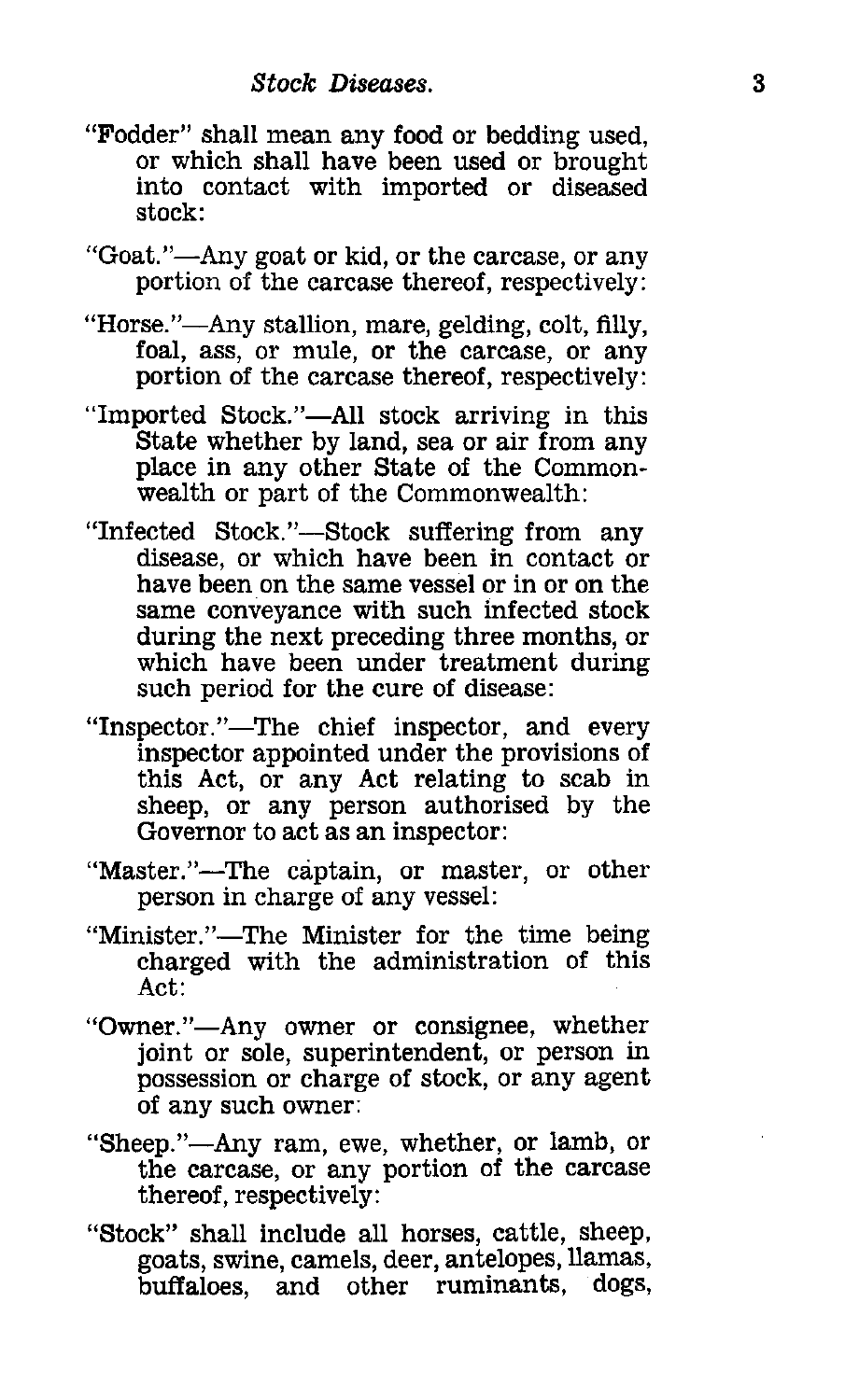4<br>
Stock Diseases.<br>
poultry, and the carcase<br>
carcase of any such sto poultry, and the carcase of portion of the carcase of any such stock, and also such other animals and their carcases to which the Governor may from time to time, by notice in the *Government Gazette,* order that the provisions of this Act shall apply:

> "Swine."—Any boar, barrow, sow, or pig, or the carcase, or any portion of the carcase thereof, respectively.

Governor may prohibit importation of infected stock into the State. Substituted by No. 24 of<br>1960, s. 6.

5. (1) In any case where he deems it necessary for the purpose of preventing the introduction or dissemination of disease into or in the State, the Governor may, from time to time by proclamation, prohibit or put restrictions on the introduction into the State from any other State of the Commonwealth or part of the Commonwealth specified in the proclamation of any infected stock or stock suspected to be infected for such specified period or until the happening of such specified event as may appear to him necessary or expedient for the purpose.

(2) A proclamation made pursuant to this section may be varied or revoked by subsequent proclamation.

(3) A person who disobeys, contravenes or fails to observe any prohibition or restriction imposed or made by a proclamation made under this section commits an offence against this Act.

Penalty: Six months' imprisonment or five hundred pounds.

6. (1) The Governor may make such regulations as may be deemed expedient for all or any of the following purposes:

(1) For regulating the conditions upon which any stock may be introduced into the State from any other State of the Commonwealth or part of the Commonwealth.

(2) For the inspection of imported stock.

Governor may make regulations. Amended by No. 91 of 1054, e. 2: No. 24 of 1080, e. 7.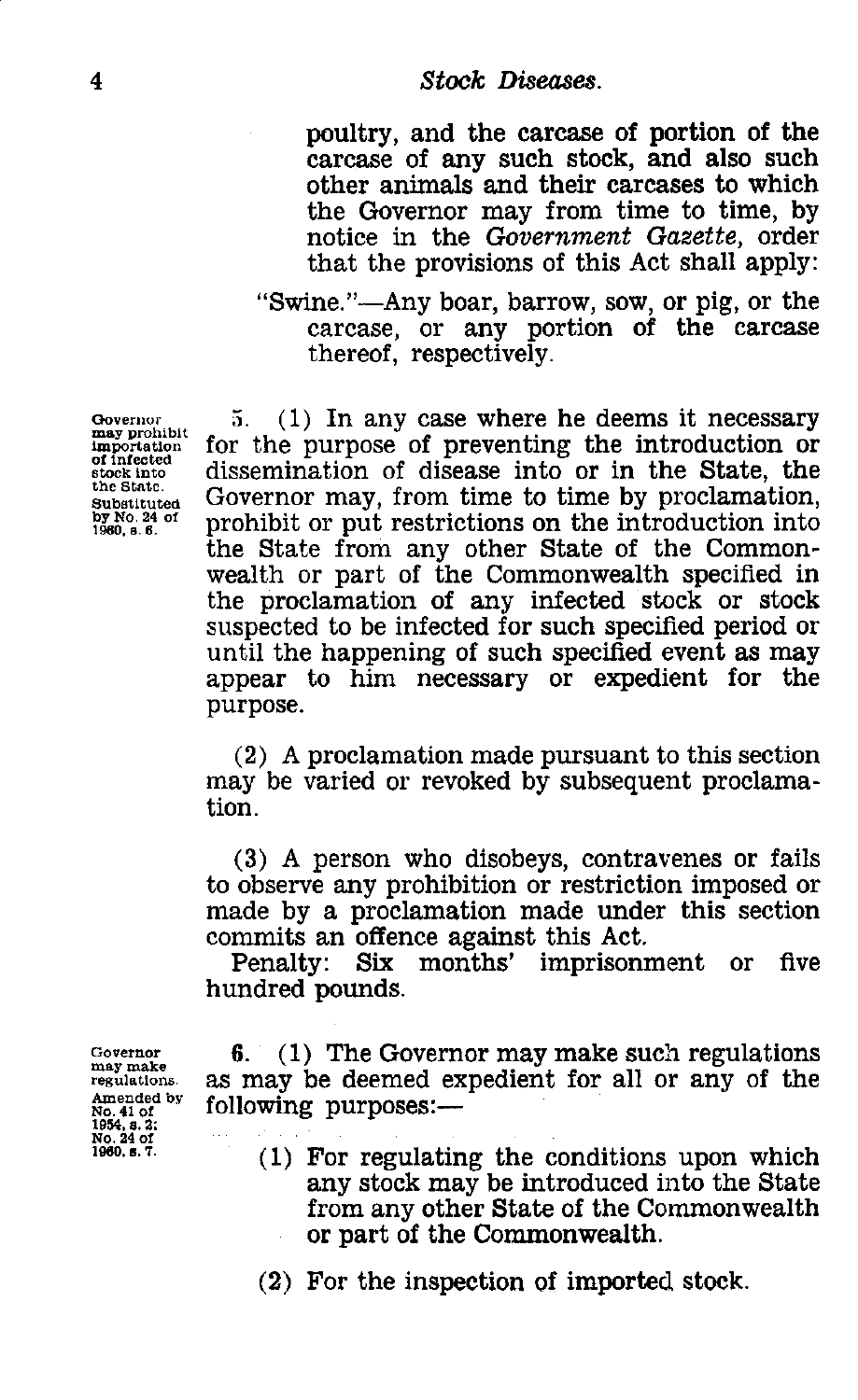- **Stock Diseases.**<br> **5**<br> **5**<br> **5**<br> **5**<br> **5**<br> **5** (3) For the seizure and destruction of infected stock.
- (4) For the purpose of subjecting any stock to such restrictions or remedial measures as may be deemed necessary to prevent the introduction or spread of disease.
- (5) For providing for the steps to be taken in case of any disease breaking out among any stock in the State, and for preventing the spreading of such disease.
- (6) For prescribing the manner in which persons coming into contact with infected stock, and land, premises, or conveyances travelled over or used by infected stock, shall be cleansed and disinfected.
- (7) For the regulation, management, and control of quarantine grounds, and for prescribing the treatment and disposal of stock whilst in quarantine or in transit thereto or therefrom.
- (8) For prescribing the term during which stock shall be quarantined.
- (9) For regulating the charges to be made for conveying stock to or from quarantine, and their care, maintenance, and inspection while in quarantine.
- (9a) In relation to poultry, for regulating the licensing, establishment and carrying on of a hatchery, and breeding flock of poultry, for prescribing the fees for and the terms and conditions of the licensing, establishment and carrying on of the hatchery, and breeding flock of poultry and regulating and prohibiting the disposal, treatment, marking, classification, sale and delivery of eggs for hatching and chickens.

lista (f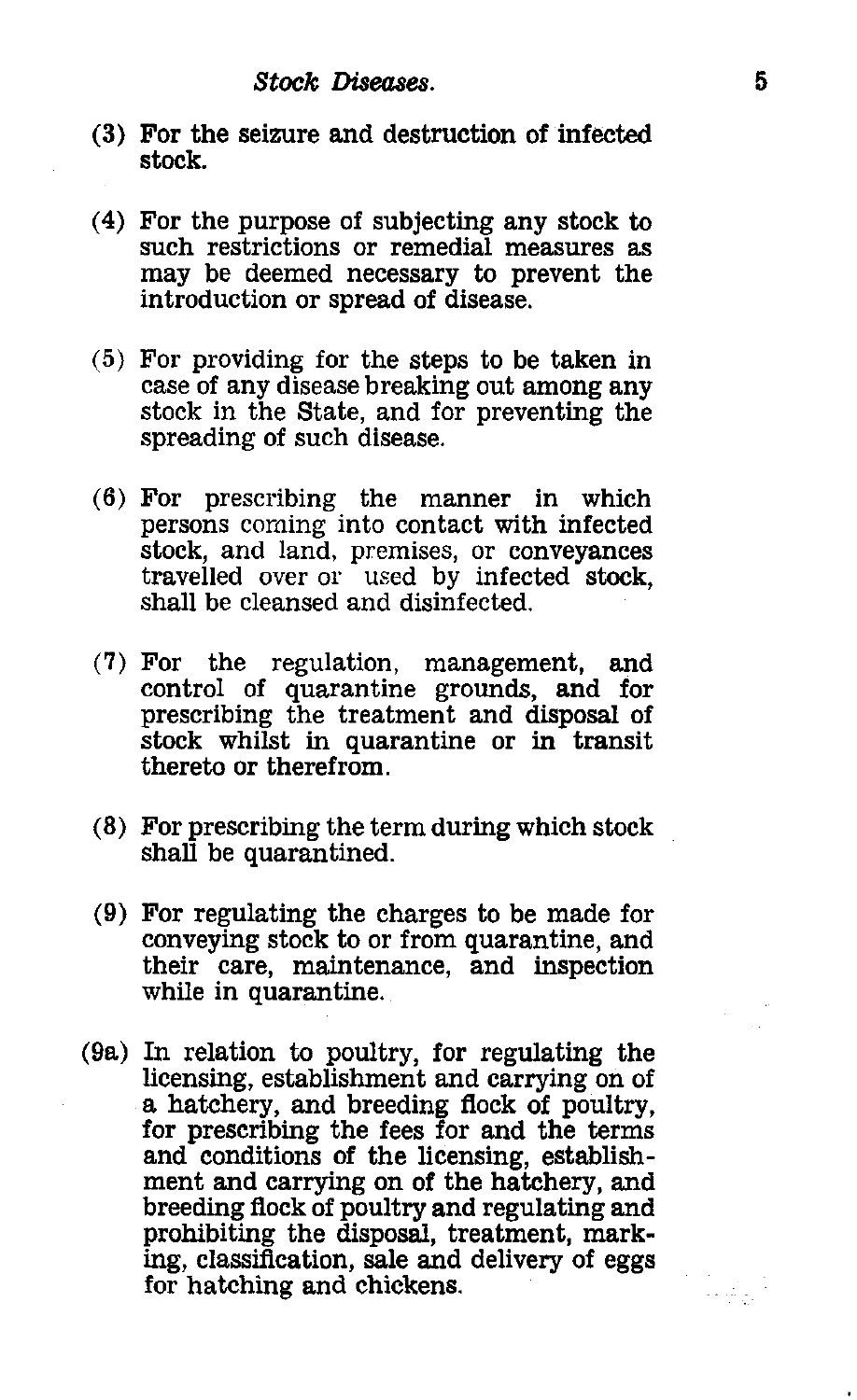- 6<br> **Stock Diseases.**<br>
(9b) Prescribing forms and fe<br>
ters and things which (9b) Prescribing forms and fees and other matters and things which by this Act are contemplated, required or permitted to be prescribed.
	- (9c) For imposing a maximum penalty of one hundred pounds for a breach of any regulation made under paragraph (9a) of this subsection.
	- (10) Generally for all or any such purposes as he may deem necessary for preventing the introduction or spread of disease.

(2) By such regulations except in respect of a regulation made under paragraph (9a) of subsection (1) of this section the Governor may prescribe the maximium and minimum penalties for the breach thereof, but so that the maximum penalty shall not in any case exceed Five hundred pounds.

- *7. [Section 7 repealed* by *No. 24 of 1960, s. 8.]*
- 8. <sup>I</sup>*Section 8 repealed by No. 24 of 1960, s. 9d*

**Appointment** of Chief **Inspector and** Or remove a Chief Inspector of Stock, and such other 9. The Governor may from time to time appoint Inspectors of Stock, and other officers and servants as may be necessary to carry out the provisions of this Act, and may prescribe the duties of such Inspectors and Officers.

**Inspectors may enter lands and buildings.**

10. Inspectors shall have the power to enter at any time into any vessel or conveyance, or upon any land, or into any building not being a dwelling house, for the purpose of inspecting any stock or enforcing the provisions of this Act, or any regulations made in pursuance thereof.

**Owner to give notice of infection or suspected infection. Substituted by No. 12 of 1906, s. 3.**

11. Every owner of infected stock, or of stock suspected to be infected, shall, as soon as he has discovered that they are infected, forthwith give written notice thereof to the nearest inspector, and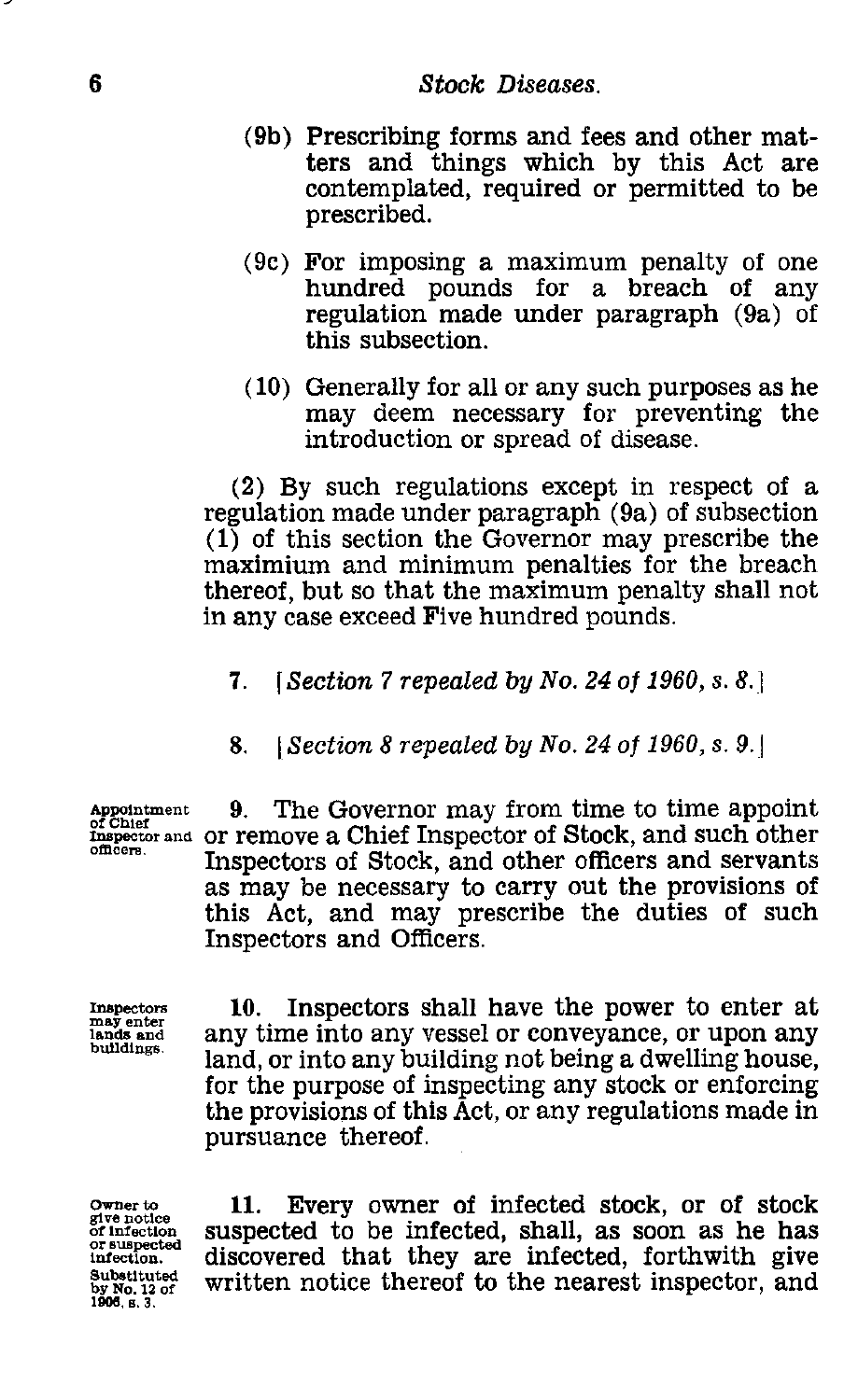*Stock Diseases.*<br> *7*<br> *Reep such infected or suspected g into contact with other stock***<br>
<b>***P and by an intensity* shall thenceforth keep such infected or suspected stock from coming into contact with other stock until otherwise ordered by an inspector.

### *12. [Section 12 Repealed by No. 24 of 1960, s. 10.]*

13. No stock shall be introduced into the State  $\frac{Imported}{stock\ to\ have}$ unless accompanied by a certificate from a duly certificate. 13. No stock shall be introduced into the State  $_{\text{stock to have}}^{\text{model to the Minkon}}$ <br>unless accompanied by a certificate from a duly estimate.<br>qualified veterinary surgeon, who shall be approved  $_{\text{No.24 of}}^{\text{model to the Minkon}}$ <br>of hy some nerso qualified veterinary surgeon, who shall be approved No. 24 of<br>of by some person authorised in that behalf by the <sup>1960, s. 11.</sup> Governor, that the stock when placed on board the vessel or in the conveyance conveying them were in a sound and healthy condition, entirely free from any disease, or any indications of it.

14. No imported stock, nor the effects of any No stock, to be attendant, shall be landed or introduced into the landed State until the same shall have been examined by an permit. inspector and a permit granted by him for the land- $\frac{\text{Amended by}}{\text{Npc}}$  or introduction thereof, which the owner shall  $^{1960.8 \cdot 12}$ ing or introduction thereof, which the owner shall exhibit when required by an inspector or member of fodder and the Police force. And no fodder put on board any prohibited. vessel or conveyance with or for the use of or used with any imported stock, and no fittings used for, with, or about such imported stock, shall on any account whatever be landed or introduced into the State until it is so examined and a permit so granted in respect thereof.

15. It shall be lawful for the Governor to acquire  $\frac{1}{100}$  stations. and set apart, or to reserve by proclamation in the *Government Gazette,* such land as may be from time to time required for quarantine stations, on which the necessary sheds and appurtenances may be erected for the purpose of this Act.

16. All imported stock not found on arrival to be imported infected may be removed to a quarantine station, interest. where they shall remain in quarantine for such  $\frac{10000 \text{ kg}}{1 \text{ m/s}}$ period as may be prescribed by the regulations. And Amended by if at the expiration of that period such stock shall  $\frac{N_O.240f}{1960, 8.13}$ be found to be clean, the inspector shall give to the Schedule C. owner thereof a certificate in the form of Schedule C hereto.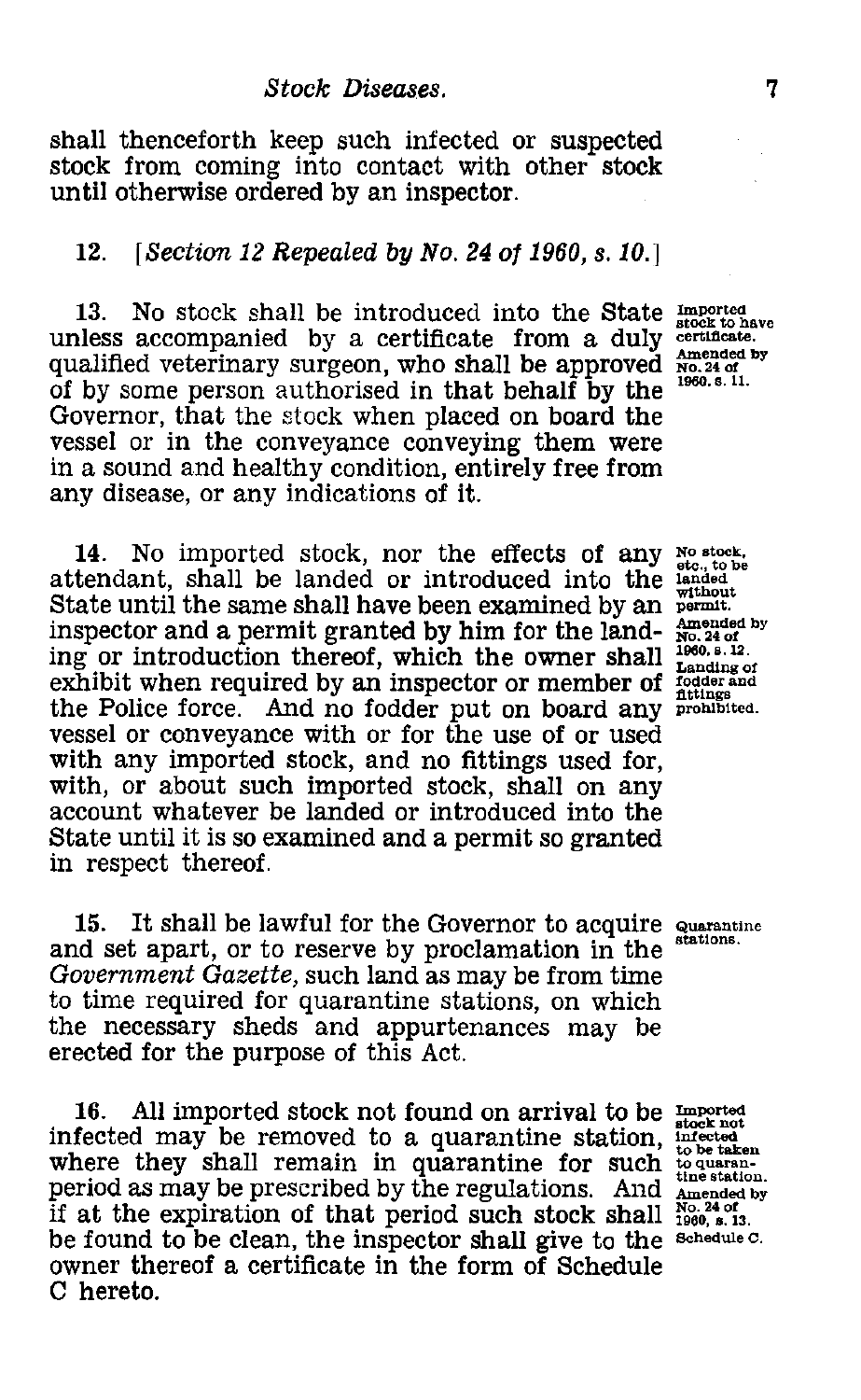Owner liable for expenses.

10 Stock Diseases.<br>
<sup>Owner</sup> 21. The owner of any stock,<br>
effects shall be liable for any exp 21. The owner of any stock, fodder, fittings or effects shall be liable for any expenses that may be incurred in respect to the same by order of an inspector in carrying out the provisions of this Act; and such expenses shall be recoverable in a summary manner, at the suit of such inspector, before any Justice of the Peace.

Inspector's certificate  $\frac{1}{\sqrt{2}}$ or notice to<br>be *prima* facte<br>evidence.

22. In all questions arising under this Act the certificate or notice of an inspector shall in every case, for the purpose of this Act, be *prima facie* evidence of the truth of the matter contained in such certificate or notice.

Sections of shortening. Ordinance adopted (16 Vic., 11). Amended by No. 24 of 1960, s. 16.

Section 3. Amended by No. *24* of 1960. 8. 17.

23. Sections A, and H of The Second Schedule to the Interpretation Act, 1918, shall be incorporated with and taken to form part of this Act to all intents and purposes, and in as full and ample a manner as if the said Sections had been introduced and fully set forth herein.

### SCHEDULES

 $\sim$  -  $\sim$  -  $\sim$ 

SCHEDULE A.

| Session and Number. | Title or Short Title.                                                   |  |  |
|---------------------|-------------------------------------------------------------------------|--|--|
| 29 Vic., No. 3      | "The Cattle Diseases Ordinance, 1865."                                  |  |  |
|                     | "The Imported Stock Act, 1876."                                         |  |  |
| 41 Vic., No. 4      | "The Imported Stock Act, 1876, Amendment<br>Act. 1877."                 |  |  |
| 43 Vic., No. 23     | "An Act for the Prevention of the Importa-<br>tion of Diseased Stock."  |  |  |
|                     | "The Imported Stock Amendment Act, 1885."                               |  |  |
|                     | "The Scab Act, 1888."                                                   |  |  |
| 54 Vic., No. 16     | "The Scab Act, 1891."                                                   |  |  |
|                     | "The Scab Act, 1891, Amendment Act, 1893."                              |  |  |
| 58 Vic., No. 27     | "The Scab Act Amendment Act, 1894."                                     |  |  |
|                     | 40 Vic., No. 14<br>49 Vic., No. 7<br>52 Vic., No. 11<br>56 Vic., No. 13 |  |  |

*[Schedule B deleted by No. 24 of 1960, s. 18.]*